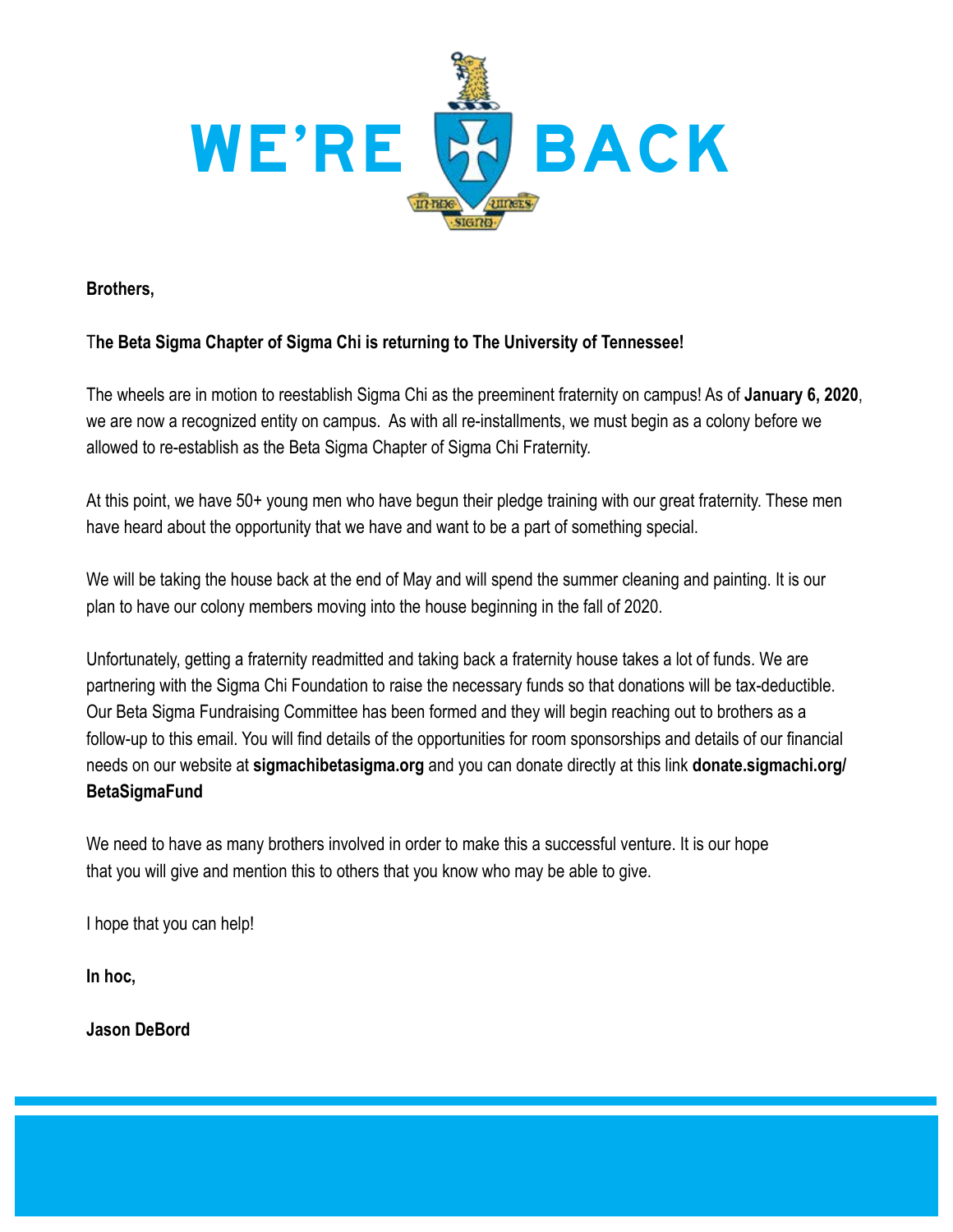### Giving Levels

- > Goal would be to sell all rooms and then get another 300 brothers to give \$1,000 each
- > Each sponsored room will have a memorial plaque
- > All brothers that donate \$1,000 or more will be recognized on a plaque in the house
	- Sleeping Rooms (21) (7 on main and 14 upper) \$10,000 each 3 SOLD
	- President's Room: \$15,000
	- **House Director: The Contract of Contract Contract of Contract Contract Contract Contract Contract Contract Contract Contract Contract Contract Contract Contract Contract Contract Contract Contract Contract Contract Cont**
	-
	-
	-
	-
	-
- 
- 
- 
- The Company of the Company of the Company of the State of the State of the State of the State of the State o
	- \$20,000 SOLD
	- \$20,000 SOLD
	- \$25,000 SOLD
	- \$50,000 SOLD

### TOTAL \$370,000







*Example of a room plaque*



*Example of the house plaque*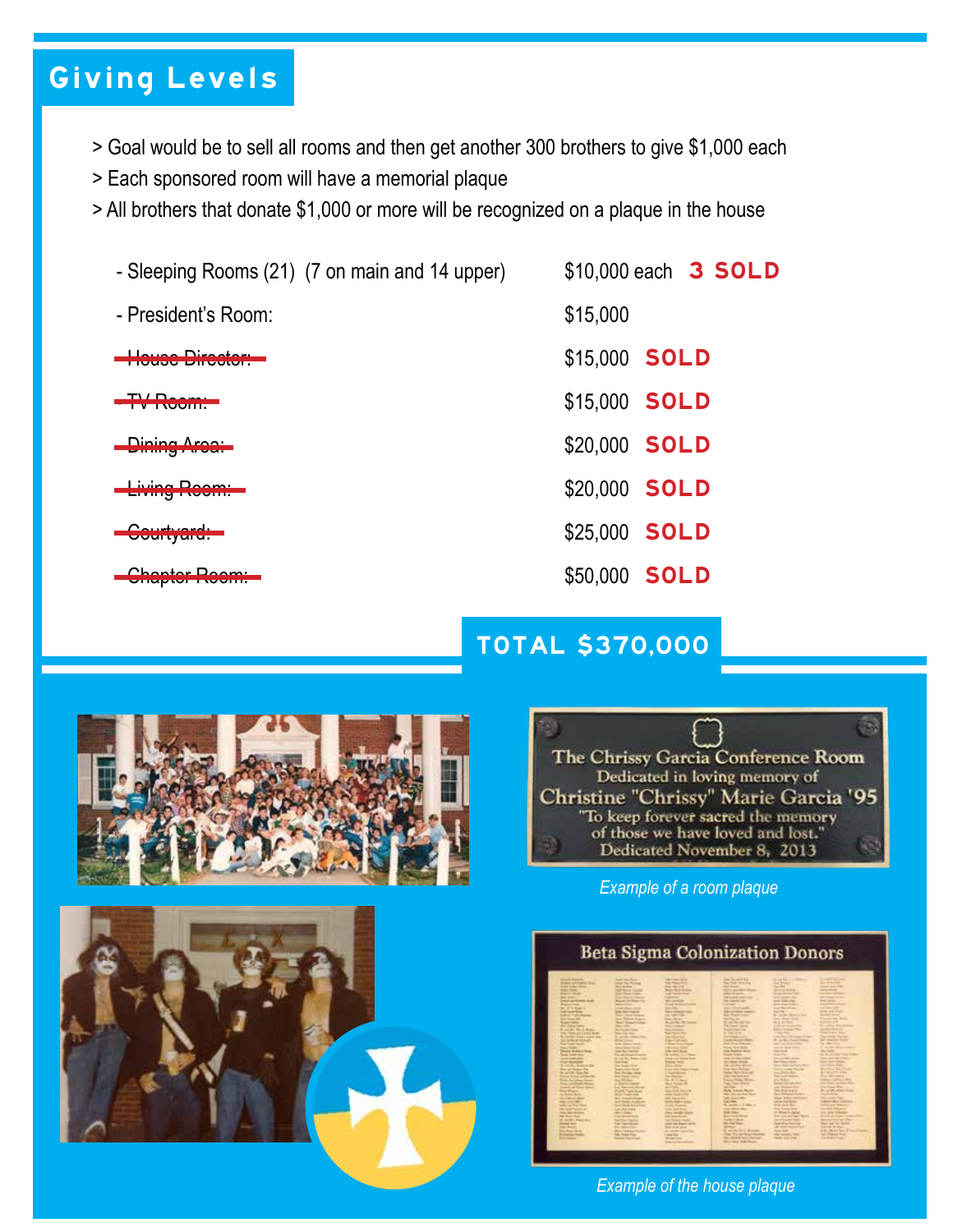

### Funds Needed

| - Colony upfront costs                         | \$18,000  |
|------------------------------------------------|-----------|
| - Reimburse House Corp for chapter debt        | \$17,150  |
| - Bell Colony member expense                   | \$75,000  |
| - Bell Colony Endowment                        | \$250,000 |
| - House maintenance/furnishings                | \$65,000  |
| (\$25,000 for painting, cleaning, etc. and     |           |
| \$40,000 for furnishings)                      |           |
| - UT Debt (est. as of July 2020)               | \$125,000 |
| - Operating house for one year without tenants | \$125,000 |
|                                                |           |

TOTAL \$675,150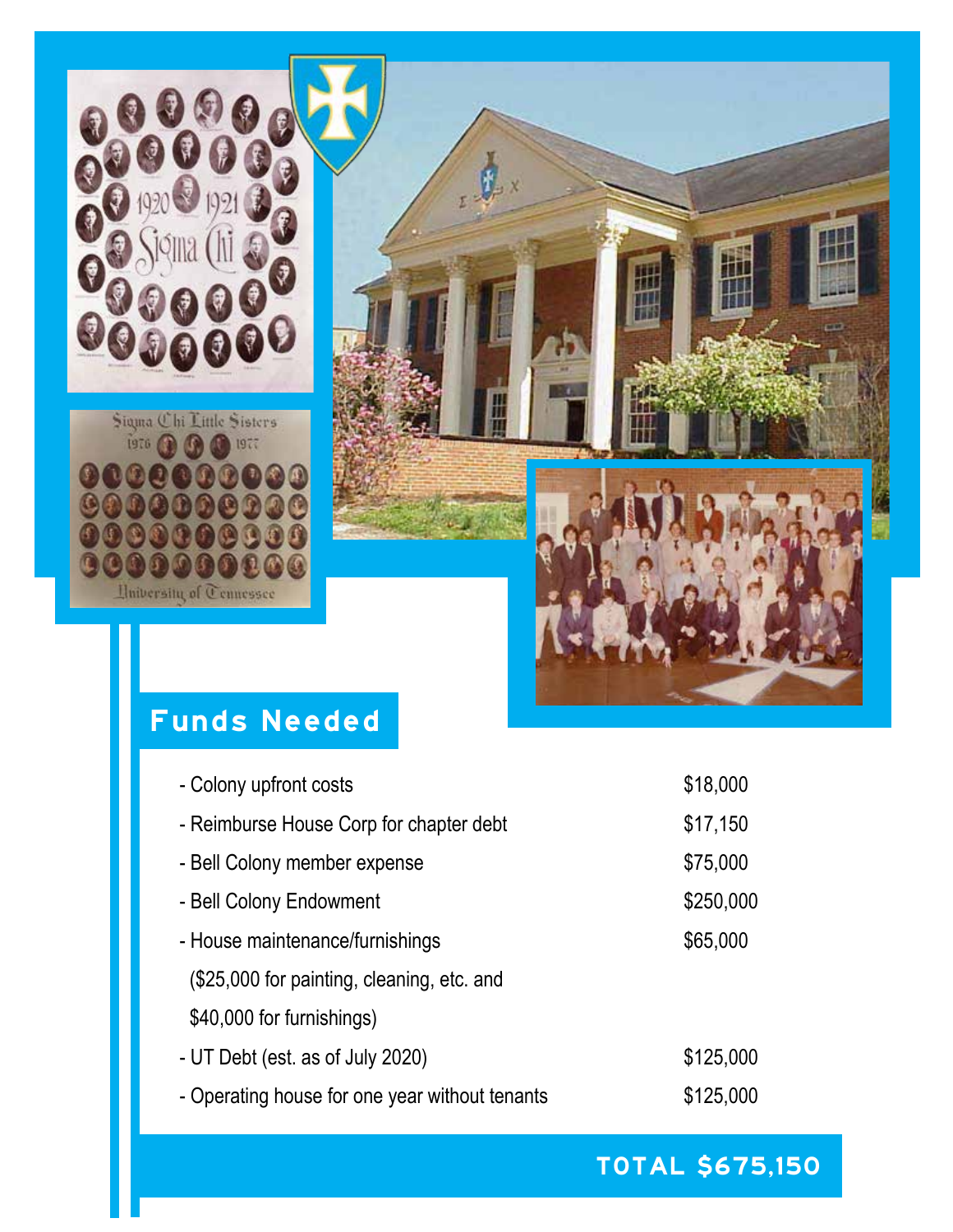## FUND RAISING COMMITTEE

Bobby Ogdin bobbyogdin@comcast.net Dick Brower dickbrower@realtyexecutivestn.com Breck Grover dbgrover1@comcast.net Buck Schimpf brwnwhsky@yahoo.com R.B. Summitt rbsummittii@aol.com John Staley johnrstaleymd@gmail.com Dennis McCurry mccurry@pinnaclemachine.net Kem Hinton kemh.design@gmail.com David Long dlong@lrwlaw.com Lee Carter lee@cartergroupllc.com Mike Ivens mivens@lrwlaw.com Jeff Cunningham jcunningham@capstarbank.com Dave Hofferberth dave.hofferberth@outlook.com Tuck Tucker tucker1060@gmail.com John Temple Tnwealthadvisor@gmail.com John Felton JFelton@tba.com







Joey Nichols jnldr@yahoo.com

Scott Davis swd444@gmail.com Tommy Schmid thomas.n.schmid@icloud.com David Richardson drichardson502@gmail.com Andy Venable Andy.Venable@morganstanley.com Scott Morrow rsmorrow@gmail.com Todd Scott todd@smtops.com Bill DuPree switchblade0801@gmail.com Allen Carter **acarter@athensins.com** Michael Kohl mkohl\_98@yahoo.com Steve Sprinkle Wssprinkle@gmail.com Whitfield Bailey wbailey@volunteerlumber.com Spike McCamy gmccamy@me.com Jay Bucher jay.bucher@outlook.com Dee Gray deegray1993@gmail.com Jason DeBord jason@smtops.com